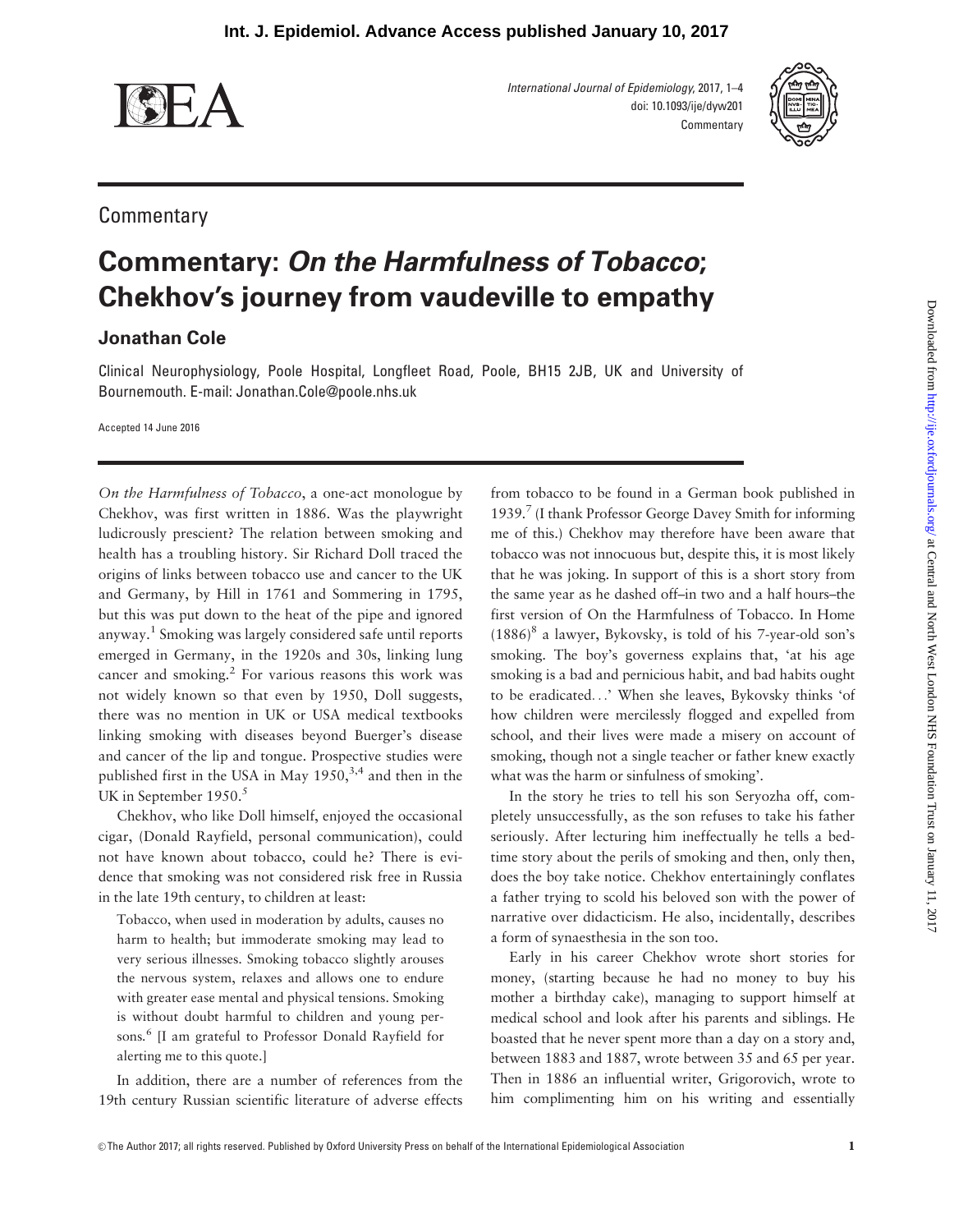saying he could do better. Chekhov's stories became fewer and more serious, falling to fewer than 10 per year. At the same time he was also writing plays and in contrast, these tended–for a while at least–to become more frivolous and comic, and it is this tradition in which Tobacco should be seen, at least in its original form.

The play's reputation is not wide, and indeed many biographies and studies of Chekhov either ignore it,  $9,10,11$ or mention it in passing only [Rayfield, 1997, 'a dramatic and farcical monologue',<sup>12</sup> though to be fair, he has added that it is a wonderful piece for a stand-up comic (in a personal communication); Hingley, 1975, 'an amusing trifle<sup>13</sup>]. Yet Chekhov wrote at least six different versions from 1886 to 1902, and when preparing his Collected Works in 1902, wrote to his publisher, Marks:

Amongst works of mine is the farce, 'On the Harmfulness of Tobacco', which is one of the items I asked you to exclude and never print... Now I have written a completely new play with the same title, keeping only the surname of the dramatis personae, and I send it to you for inclusion.<sup>14</sup>

So he was quite clear that, despite the same title and large overlaps in text, it should be seen in a completely different way to the original, which he described as 'execrable'. It is the evolution of the drama and what it reveals of Chekhov's theatrical development which has interested a stream of writers.<sup>15</sup>

The original monologue has a 'hen-pecked' husband addressing an audience on a subject he does not understand, tobacco. But really he has been put up to it by his domineering wife to popularize her girls' school. During the talk the husband, Nyukin, also bemoans having nine (then reduced to seven) unmarried daughters and tells where they may be inspected by suitors, since they are too poor to entertain. The first version is full of jokes and comic turns, with mentions of an enema and a theatrical attack of asthma. It ends abruptly as Nyukin sees the time and struts out majestically, though only after he has described how wonderful his marriage of 33 years has been, and wept at distressing his wife with his weakness. This version, in truth, is inconsequential and reveals its rushed origin.

As he revised it, however, Chekhov moved from simple comic, externally expressed, effects to consider the internal life of the character. For Simmons:

The changes between first and last versions [of Tobacco] illustrate the transformation in Chekhov's approach to the revelation of character on stage. In the first version Nyukin's monologue... is designed solely to amuse by external comic effects deriving from oddities, vagaries and rambling speech of the pathetic old man... In the final version the emphasis has entirely changed. Most external comic effects have been

replaced by a subtle psychological analysis of the inner man. He reveals himself as he really is, a man whose fine qualities have been distorted and destroyed by an insensitive, selfish and dominating wife.<sup>15,16</sup>

Gottlieb highlights a shift, 'from the "comic sense" of a man giving a lecture about which he knows nothing to a "tragi-comic" emphasis on the man himself'.<sup>17</sup> Magarshack, in turn, suggests that Chekhov used Tobacco 'for experiments in a new method of writing dramatic dialogue which depends on inner rather than outer action $^{18}$ 

Acting for his plays... did not mean rushing about the stage and expressing emotions by gestures. Strong emotion should be expressed on stage as it is expressed in life by cultured people, not with the hands and feet, but with the tone of one's voice and one's eyes, not by gesticulating but by always keeping one's poise.

The changes in comic effects used within the monologue are good examples of this development. In the 1890 version the asthma is toned down to hiccups, and by 1902 it is a blink of the eye, an expression of his nerves rather than a mere comic turn. Borny suggests that Tobacco goes from a comic monologue to become more realistic, with text and sub-text, and with the audience asked to watch both the externalized, objective life and an internal, subjective inner experience which, Borny suggests, Chekhov had by then found ways to reveal without telling us directly.<sup>15</sup> For example, in the 1890 version he wrote, 'Children don't laugh at me. After all you don't know what's going on inside me'. Later, less is said and more implied. The 1890 version expands on his marriage, 'Thirty three years... not the best of my life... I've meekly accepted [her] punishment...it's better not to get married'. In the 1903 version we have to deduce this for ourselves.

In the earlier versions of the play, it ends after he has told the audience where his unmarried daughters are displayed. In the 1890 version an important section is added, one which brings recognition to Nyukin of his situation and of the revelation of his feelings. He makes a gesture for having a drink:

One glass is enough to make me drunk. It feels good but indescribably sad at the same time... The days of my youth come back and I long to escape from this rotten, vulgar, tawdry existence that has turned me into a pathetic old clown. Escape from this stupid, petty vicious old skinflint of a wife, escape and stop in the depths of the country, stand there like a tree, a post or scarecrow and watch the moon and forget. How I'd love to lose my memory.... Once I was young and clever. Now I want nothing but peace and quiet.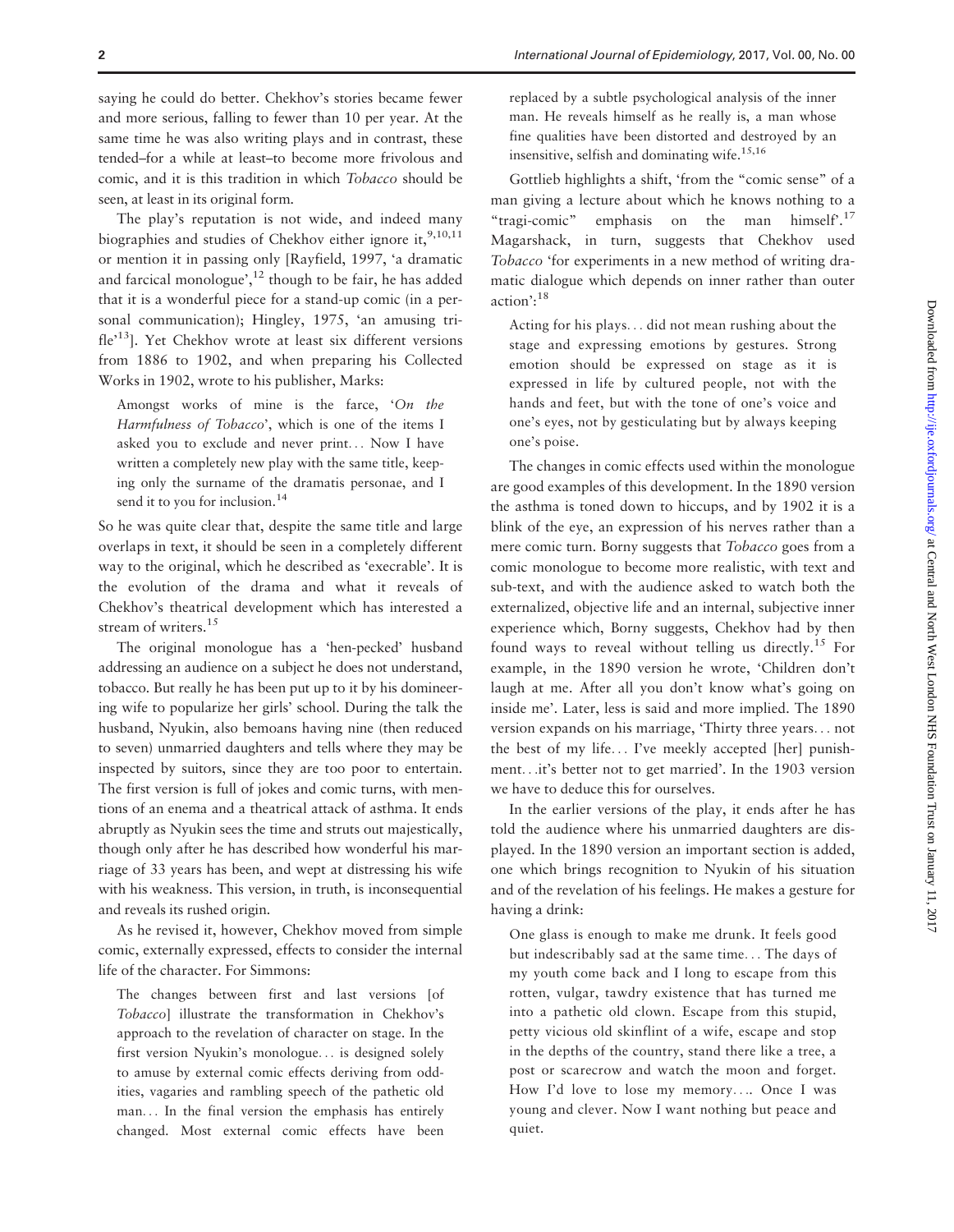Then he notices his wife arrive and asks the audience, 'If she asks, please tell her I behaved with dignity'.

In the 1903 version, this later section has expanded as the play moves from being a humorous lecture to the stark depiction of a man's breakdown:

I am a complete failure. I've grown old and stupid. Here I am, lecturing and looking pretty pleased with myself, when I really feel like screaming and taking off for the ends of the earth. There is no one to complain to.... I somehow long – more than you can possibly imagine – to escape. To run away, leave everything behind... Where to? Who cares? If only I could escape from this rotten, vulgar, tawdry existence that's turned me into a pathetic old clown and imbecile. Escape from this stupid, petty, vicious, nasty, stupid mean old cow of a wife... Oh, to stop somewhere in the depths of the country and just stand there like a tree or a post or a scarecrow on some vegetable plot under the broad sky and watch the quiet bright moon above you all night long and forget, forget! How I long to lose my memory... I don't need anything. Once I was young and clever and went to college. I had dreams and I felt like a human being. Now I want nothing – nothing but a little peace and quiet.

His wife arrives and so he returns to the subject of tobacco and ends. The play epitomizes Chekhov's movement from melodrama to realism during his career; from externalization to inner life, from vaudeville to empathy. It is clear, also, that it was not only Nyukin who was intended to see he has wasted his life. The audience was nudged towards reflection on their own lives.

As such it might be considered alongside other Chekhovian plays of melancholy and hopelessness. In fact many have suggested he was a progenitor of the absurdists like Genet, Ionesco and Beckett, that he is, 'a poet of hopelessness... [with] a sense of void in his works, killing hope... the legitimate father of the absurd movement in theatre'. Stein goes on to suggest that Chekhov's heritage 'of pseudo comedy is now being 'turned inside out in the dustbins of Beckett'.<sup>19</sup> Others, however, have resisted such an approach and stressed instead that however deep Chekhov's analysis, it was always framed in such a way as to encourage people to see how they lived in order that they might change. There is evidence that Chekhov was at times depressed, and understandably so, since for 20 years he lived with TB which killed him at 44; but despite this, he believed in progress through education, science and enlightenment, and followed these in his non-literary career.<sup>15</sup> In addition to his journey to Sakhalin to expose conditions on its penal colony:<sup>20</sup>

His life was one continuous round of alleviating famine, fighting epidemics, building schools and public roads, endowing libraries, helping organise marine biology libraries, giving thousands of needy peasants free medical treatment, planting gardens, helping fledgling writers get published, raising funds for worthy causes and hundreds of other pursuits.<sup>21</sup>

Returning to Nyukin's plight, Chekhov's aim it was for us to ask, 'If he is so miserable why not do something about it?' Stand up to his wife; make something of himself, even leave before his youthful potential drains away, before he is dragged down to become 'a clown or an imbecile'.

However pessimistic his characters may appear, his aim is to challenge:

You tell me that people cry at my plays... but that is not why I wrote them... all I wanted was to say honestly to people, 'Have a look at yourselves and see how bad and dreary your lives are..' The important thing is that people should realise this, for when they do, they will most certainly create another and better life for themselves.18

That is perhaps the kernel of his work and life, and this tiny one-act play's journey from vaudeville to mature Chekhovian miniature epitomizes it. This is why Chekhov wanted it included as a new play in his collected works and this is why it retains interest. That its title is so arresting today is not something Chekhov could have predicted, despite him writing in Home, 'Tobacco is very bad for the health, and anyone who smokes dies earlier than he should'.

Conflict of interest: None declared.

## **References**

- 1. Doll R. Tobacco; a medical history. Bull N Y Acad Med 1999;76:289–313.
- 2. Davey Smith G, Egger M. The first reports on smoking and lung cancer – why are they consistently ignored? Bull World Health Organ 2005;83:799–800.
- 3. Wynder EL, Graham EA. Tobacco smoking as a possible etiologic factor in bronchiogenic carcinoma: a study of six hundred and eighty-four proved cases. JAMA 1950;143:329–36.
- 4. Levin ML, Goldstein H, Gerhardt PR. Cancer and tobacco smoking. JAMA 1950;143:336–38.
- 5. Doll R, Hill AB. A study of the aetiology of carcinoma of the lung. Br Med J 1952;2:1271–86.
- 6. Andreevskii PV. Shkola zdorov'ia. Preduprezhdenie i raspoznavanie vsekh boleznei. [Full Course of Medicine.]. 6th edn. Moscow: Stupin, 1899.
- 7. Lickint F. Tabak and Organismus. [Tobacco and the organism.] Stuttgart, Germany: Hippokrates Verlag, 1939.
- 8. Chekhov A. Home. 1886. The Literary Network. www.online-lit erature.com (1 March 2016, date last accessed).
- 9. Bartlett R. Chekhov; Scenes from a Life. London: Free Press, 2004.
- 10. Laffite S. Chekhov. London: Readers Union/Angus and Robertson, 1974.